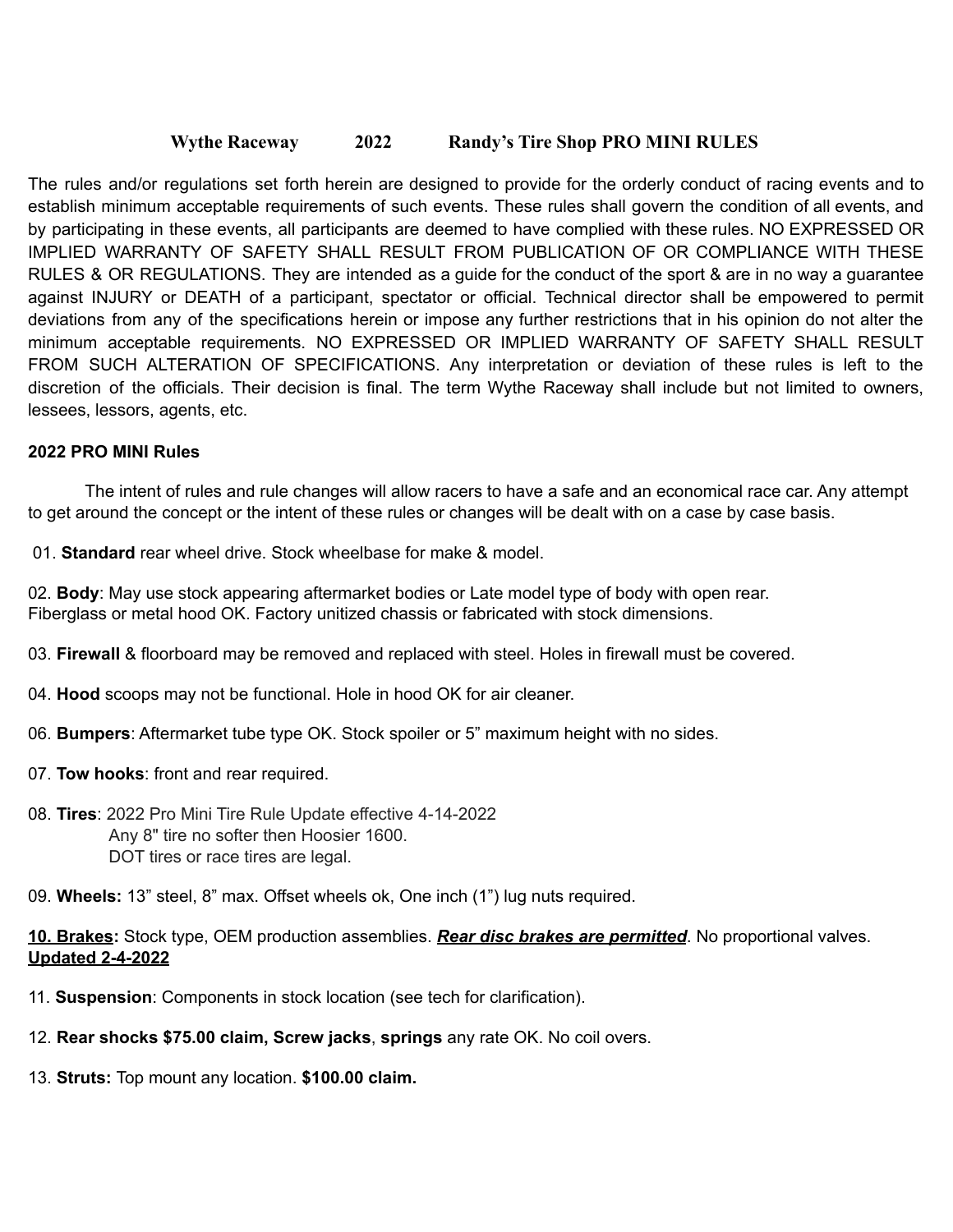#### 14. **Caster camber plates**: Adjustable OK.

15. **Engine:** Ford 2300 cc, stock location, standard production block. (Other makes may use 2300cc engine). Balancing engine components OK but not to lighten.

16. **Crankshaft:** Stock production, 1D/2D, stock stroke 3.126".

17. **Head:** Stock production. No Deport Heads. **Heads may be modified by Porting and Polishing.**

- 18. **Valves:** Two valves per cylinder 1.739" and 1.502".
- 19. **Valve springs:** Aftermarket valve springs with damper OK. No double springs.
- 20. **Cam Shaft:** Maximum lift .425" with .025" lash at valve for solid & 0 lash for hydraulic. No roller cams.
- 21. Adjustable **Cam pulley**: OK.
- 22. **Pistons:** Forged or cast flat top OEM type.
- 23. **Rings**: Thick or thin rings that fit OEM type pistons.
- 24. Floating **Wrist pins**: OK.
- 25. **Rod bolts:** ARP Ok

26. **Rods:** Stock or aftermarket steel, maximum of 5.7". (No lighter than 585g).

27. **Carburetors:** Stock Holley 350 #7448 (Claim \$300). Must pass track gauges. Air horn must have #, may cut end of screw. No grinding, no polishing. Float bowl must face towards front of engine. Or stock factory two-barrel carb with "Holley licensed by Weber" in fuel bowl.

- 28. **Carb spacer:** Maximum. 1.000".
- 29: **Intake:** Stock, no modifications.
- 30: **Headers:** OK (\$150 claim). Exhaust exit parallel to ground.
- 31: **Brakes:** Stock functional, OEM production type OK.
- 32. **Clutch**: Stock (8 1/2" min) with stock pressure plate. 24 lbs minimum weight with bolts & steel flywheel.
- 33. **Transmission**: Stock 3, 4 or 5 speed in stock location. No gears removed & no lightening.
- 34. **Rear ends**: Any gear ratio, may lock. No quick changes. No coil over shocks.
- 35. **Fuel pump:** Stock type. If no provision, may use electric, must have safety cut off switch.
- 36. **Ignition:** Stock OEM type distributor. Later model stock ignition components OK.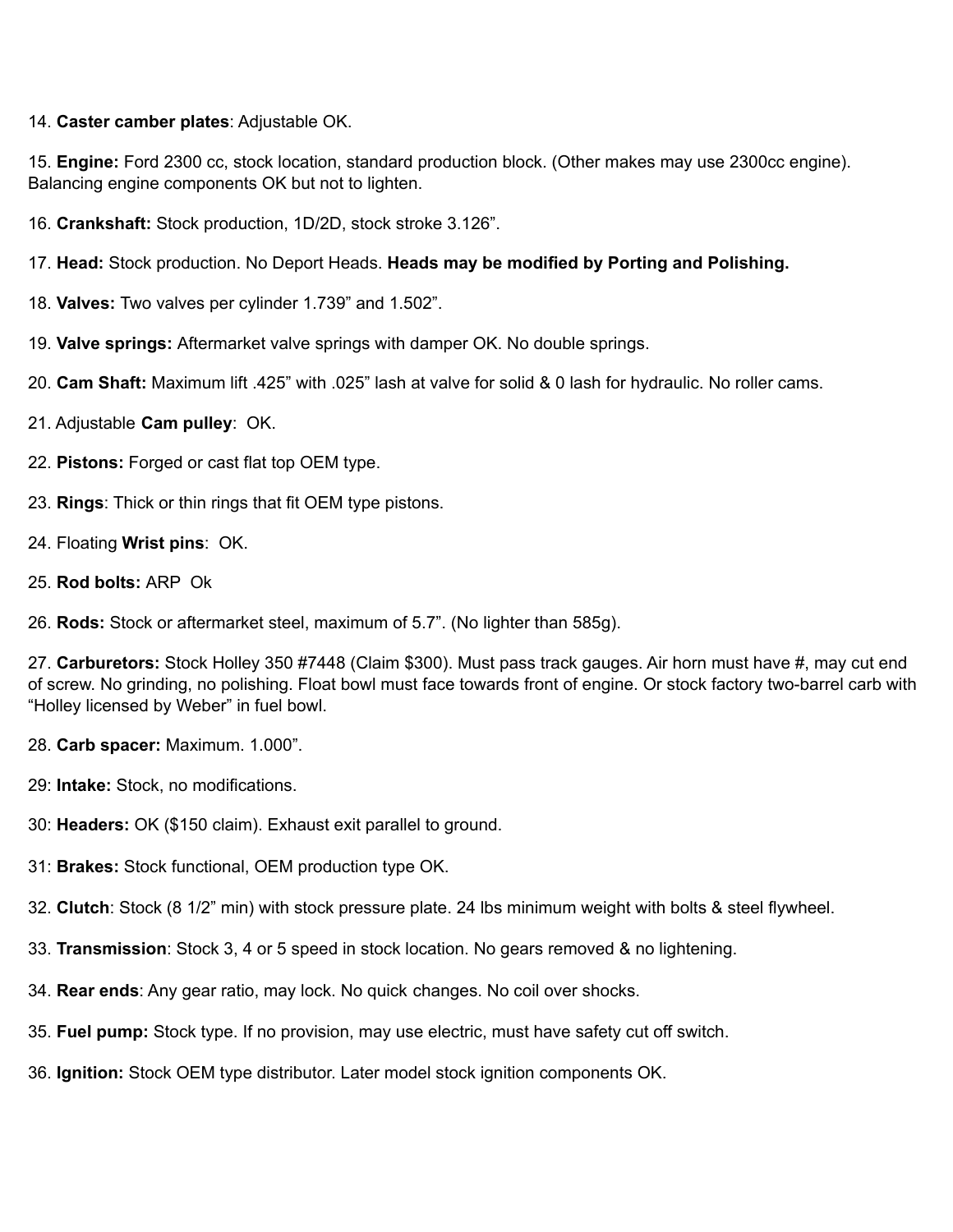37. **Oil pan:** Any wet sump.

38. **Air cleaner**: Any

39. **Weight**: Minimum 2325 lbs w/driver.

40. **Weight brake**: Total of 25 lb weight break with approved Head, Neck, Restraint system. Full containment seat is also recommended.

41. **Protest**: \$300.00 cash, Acceptance fee \$100.00. Track keeps \$100.00. Intake, Head, Pistons, Cam, Bore, Stroke. Additional \$100.00. Crankshaft, Rods, Clutch Rods, Clutch, Flywheel.

42. **Entry/license application** and Federal W9 must be on file prior to going on track, before any points, purse or prizes will be awarded. All cars must go through tech prior to competing and have current year Tech Decal.

43.**Tech inspection** and Tech decal does not imply or certify that the race car is safe or meets all the rules. Drivers, car owners and crew are responsible for the safety, operation and rule compliance of the race car. Tech inspection will not prevent death, serious injury or property damage. By entering the premises, all participants (includes anyone in restricted area) have agreed to abide by all rules, regulations and decisions by officials of Wythe Raceway.

44**. No Driver is permitted to get out of car on track** at any time (unless on fire). Track official will contact race director to request permission for driver to exit race car. **If you exit car prior to receiving permission: You will be disqualified, no points or awards and a fine of \$100.00 will be imposed.** Fine must be paid prior to entering pits. Fine may be doubled if not paid by the last race of the current season.

45. **No pit crew members** are allowed on track at any time. If Rescue Squad, Fire Department or Wrecker crew needs your assistance, track officials will request your help. No work is permitted to car on track, if you think you have a problem, go to pits.

46**. Officials will not pull fenders** or make any decisions as to extent of damage, go to pits if you have a problem. Do not stop on track at any time to talk to track official (**you may be sent to rear**).

47**. Window net, Fire retardant driving suit and gloves, RACEceivers** and all Safety Equipment is required to be used when on the race track.

48. **Mirrors OK. No light sticks, No Radios or any signaling devices between driver and crew.**

49. **PENALTY BOX** on Wythe Raceway FaceBook will list penalties.

50. **Wythe Raceway.com** and Bulletin Board in Tech building for updates, addendums, etc.

51**. Disciplinary Action:** Disciplinary action may include, but is not limited to, the right of Wythe Raceway officials to suspend either temporarily or permanently, any driver, team member or team sponsor whose actions, in the sole opinion and discretion of Wythe Raceway officials, may have resulted in, or may result in, harm or detriment to Wythe Raceway Events. The Series organizers Wythe Raceway officials also reserve the right to request the removal of any derogatory or distasteful statements on any race car or hauler. Failure to comply with this request for removal may